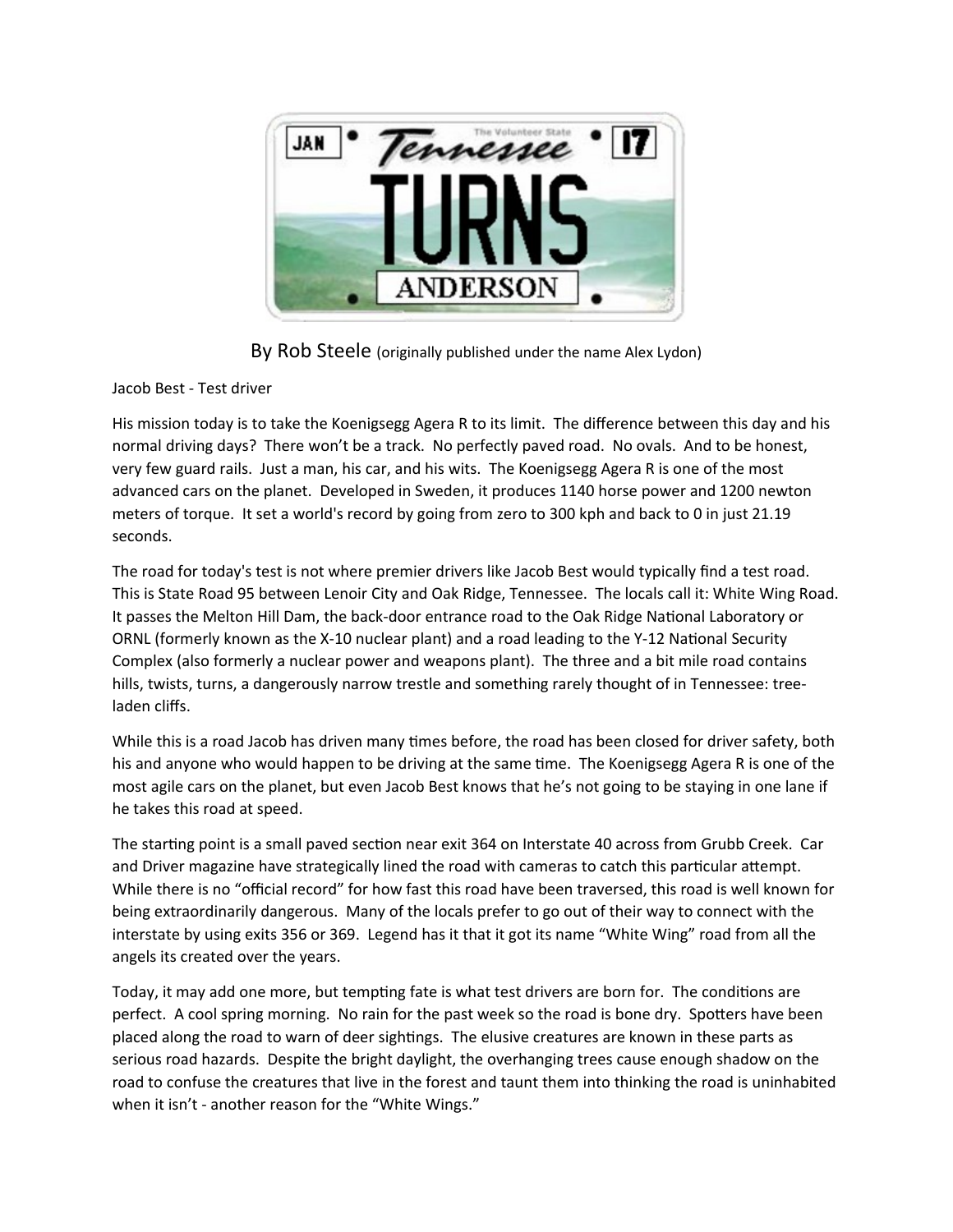His crew has checked the car thoroughly. It's sleek silver shape glistening in the sun. It's one visible peculiarity being the single windscreen wiper whose resting position places it proudly in the middle of the windscreen. The other oddity that sets it apart from other cars, visually, are the doors. Jacob opens the driver's door, but rather that swing out like a normal car, or flap up like the gull-wing door some high-end Mercedes Benz, the door rolls forward and up.

Jacob Best, suited up in a flame-resistant racer suit and helmet, assumes his driving position. The 5 point safety harness is strapped in place. The ignition button is pressed and the car roars to life. All of the instruments show that the car is in perfect working order. He takes the steering wheel, pulls the paddle and the semi-automatic transmission puts the car into the first of its seven gears and the car sets off.

The slow left turn and subsequent straight make for a good running start. Second gear as he passes Buttermilk Road. Third as he passes the Marine and Auto shop and the slow right turn. The car is already approaching 100MPH. Picking up speed rapidly as he crosses the first bridge over the somewhat appropriately named Clinch River – 150MPH as he approaches the gradual left.

On the follow-through, the road is no longer straight. It weaves slightly, left and right. The first real obstacle is a left turn by a water sluice. He feels the electronic differential working as the car hustles into the turn and almost immediately he spins the wheel the other direction as the road shifts again. The trees, having sprung up around him like a massive green wall around the road, blur as he reluctantly slows the car for the turn.

Another straight allows him to press the accelerator to the floor, regaining much of his lost speed. Another left ahead. This time, he attempts to retain his speed through the turn. The car drifts slightly, but not enough to be out of his control. The road drops at a sharp angle as he heads for an almost 90 degree right. Hard on the brakes. The tires screeching at the attempt to maintain contact with the road.

A brief straight and another turn, this time, left and a quick twist right and the road straightens out again. The first milestone! The temporarily non-functioning stoplight for the ORNL lab is here and gone before he even really registers that there's an intersection. The combination of the road and the car is so fast!

Another sharp left ahead followed by a 180-degree right and another 90-degree left! The tires are straining to their limits. The brakes are pulling the car one way and then another. A quick glance at the speedometer shows his speed has been reduced to 95MPH. And even then, as fast as he knows it is, as fast as the car is capable of, as sure of his skills as he is, it seems like the road is too fast for the car. Even one as spectacular as this one.

A quarter-mile straight is here and gone – another right turn. It's hard to tell if there are multiple trees. It's all a great green blur! Right again. Straight. Right. Hard left. The road suddenly darts uphill. He forces the accelerator to the floor to maintain speed… forgetting what comes next.

The upward slant is almost instantly transformed into a downward slope. Gravity is unable to contain such a drastic change in direction with this speed and the car loses contact with the road. Jacob's heart had been racing almost as fast as the landscape. For a moment, while airborne, he's pretty sure it stopped. The landscape seemed to stop. Everything seemed to stop. He was aware of the right turn.